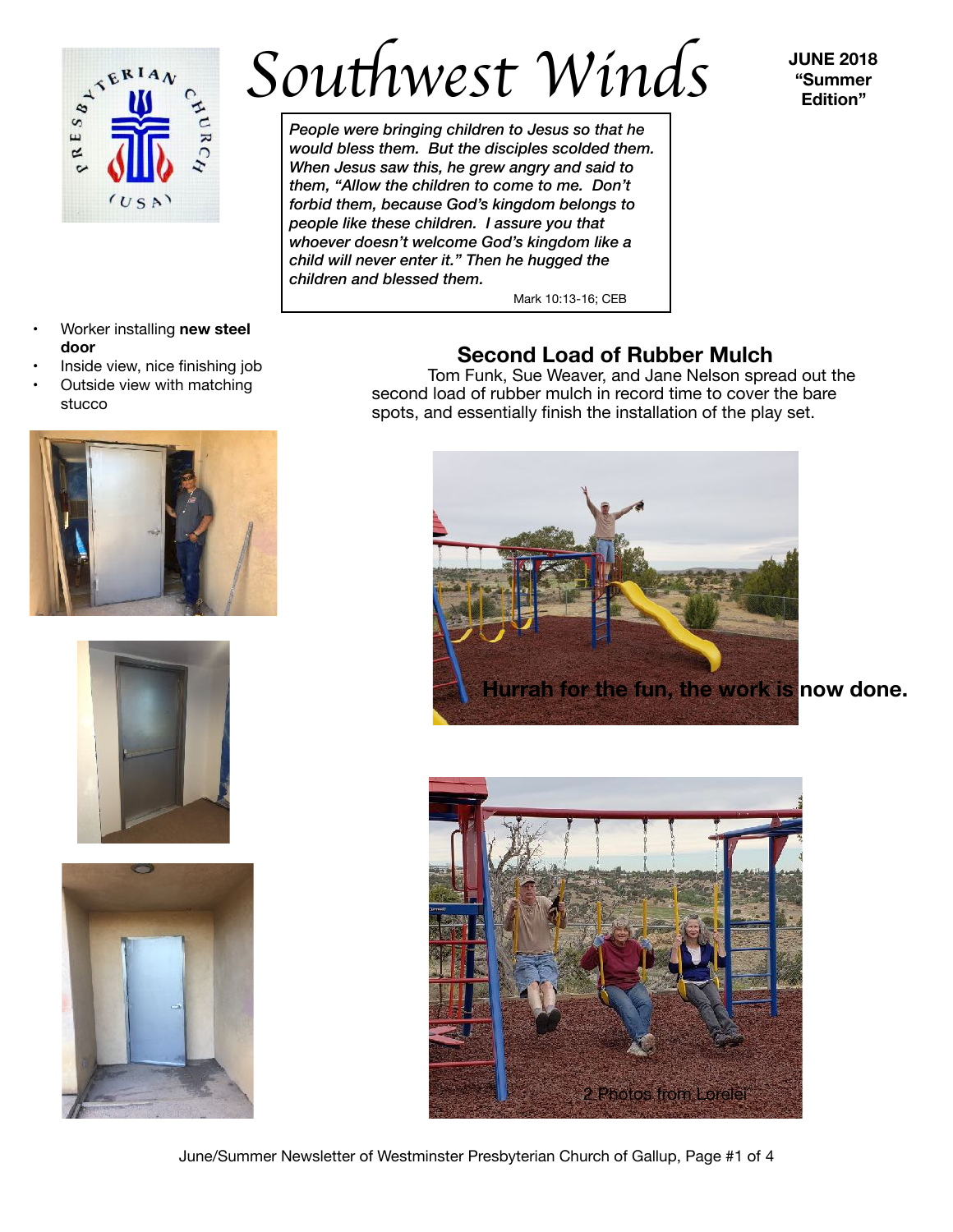# **May Session Report**

The May session meeting was held Thursday evening, May 12, 2018 at the church. The Moderator was Rev. Lorelei Kay, and all the session members were present including Pam Burgess, Albert Jordan, Juliana Stravers, Valdine Brower, and John Mezoff.

#### **Treasurer's Report:**

The meeting was opened with prayer. Here is the financial summary as of Feb 28:

| <b>Bank Balance:</b> | \$12,331.72 |
|----------------------|-------------|
| Checkbook balance:   | 9,465.44    |
| Cash Dispensed:      | 9,297.82    |
| Cash Received:       | 8.913.55    |
|                      |             |

Presently the financial status of the church is reported to be healthy.

Motion passed: It was voted that left over money from the playground project be applied to the basement door repair.

Motion passed: It was voted to keep all financial records, checks, deposit slips, financial

information, bank statements, checkbooks, credit cards, IRS information, at the church.

Motion passed: It was voted that all funds taken for church purposes be recorded through the intake process (including amount and name of giver/s), and that cash not be taken home by individuals on behalf of the church. Only two people shall be in the office when the offering is counted, one of them being either a Session member of a member of the Budget & Finance Team who is trained to enter information into the church's financial (QuickBooks) program.

### **Clerk of Session Report**:

Valdine, reported that WPC's Session Minutes for the last year, and the Membership Register Record were approved without exceptions. Congratulations, Valdine, on all your work keeping these records in line with the book of order guidelines.

There will be no session meeting in July and August's meeting date will be decided at the June meeting.

#### **Pastors Report:**

Pastor Kay's report began with the story of how difficult it has been to get Home Depot and Cosco to recognize our tax exempt status. She has spent much effort to get this straightened out, even though we are recognized as a Presbyterian Church by the national church and a tax exempt entity by the state and federal tax administrations.

Pastor Kay thanked Sharna Sutherin and Pam Burgess for their leadership on the playground

project, and all the members of the congregation who have helped putting the equipment together, preparing the play yard and spreading the rubber mulch. I think that we have all felt good about the project, and because our little ones are enjoying the new playground equipment. A donation for a bench in the playground has been made by the family of the late Marilyn Johnson. Thank you!

There was a discussion about the "*Presbyterian Church (U.S.A.) Child/Youth/ Vulnerable Adult Protection Policy and its Procedures."* This 11 page policy was approved by the national church at the 2016 General Assembly and applies to all "entities" (including all churches) of the PCUSA. The document can be read at <[oga.pcusa.org](http://oga.pcusa.org)>. The session talked about how the rules in the document will affect how we operate, specifically with protection of children in our Sunday school and other youth activities. It also means that pictures of children cannot be published in this newsletter without a written consent signed by the parents on file in the church office. This publication is published on the church web site and so is very public. If you have specific questions about this policy document, please speak to Rev. Lorelei Kay.

At the time of this meeting, Lorelei had scheduled the installation of the new steel outside back door in the basement. This has been accomplished. Recall that the door was bashed in on April 30 by someone attempting, but failing, to get into the church. We have a \$2,500 insurance deductible and the new door and installation will cost about \$4,300. A Motion was voted to take money for the emergency repair from church funds less any donations earmarked for the door replacement. Some donations have been received.

There was a memorial service for Marilyn Johnson, a friend and colleague of Pam and Sharna, May 11, 2018. Plans for the service were outlined for the session.

Rev. Kay reported to the session a list of all the community activities, pastoral care, worship planning, denominational, and teaching activities that occupy her time and efforts.

She requested vacation June 22-29, and July 13-23, which were approved.

She passed along that Holly Stravers wants to buy the old piano in the basement, and the session voted to accept a donation for the instrument.

The new phone service with HughesNet is working.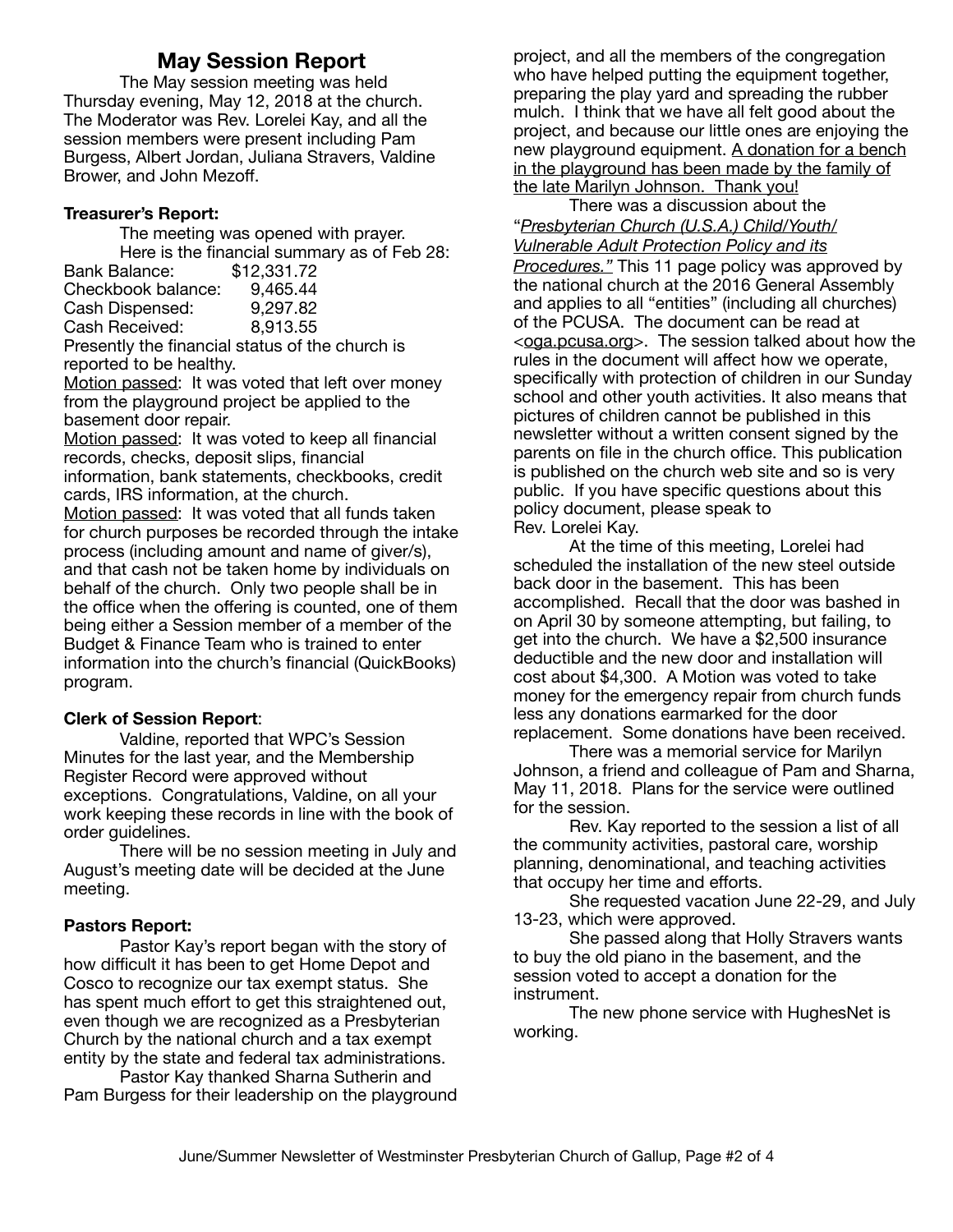### **Property Update from Sharna Sutherin:**

Some of her report is included in the information given above. Other updates are:

- All the books have been removed from the shed.
- Barbara and Felix Paredes have agreed to begin to research sanctuary chairs. Holly Herr Stravers has agreed to work on a plan and estimate for painting downstairs.
- The kitchen project still needs a team and a team leader.fin
- The banner collection has been sorted by the worship committee.

The next session meeting is scheduled for Thursday evening at 7 PM, June 14, at the church.

John Mezoff, reporting

# *Sou*t*west Winds*

# *June 2018*

The date for submission to the editor for the September edition will be August 24, 2018 Southwest Winds is a published on a monthly basis except during the summer to report on church activities and be another medium of communication between members and friends of WPC

# **Westminster Presbyterian Church (USA)**

is located a mile south of the intersection of Historic Route 66 and Boardman (State Highway 564) on Boardman

Sunday Morning Worship is at 10:30 AM

The Church Telephone is (505) 905-3247

The Church Website is [<www.wpcgallup.org>](http://www.wpcgallup.org)